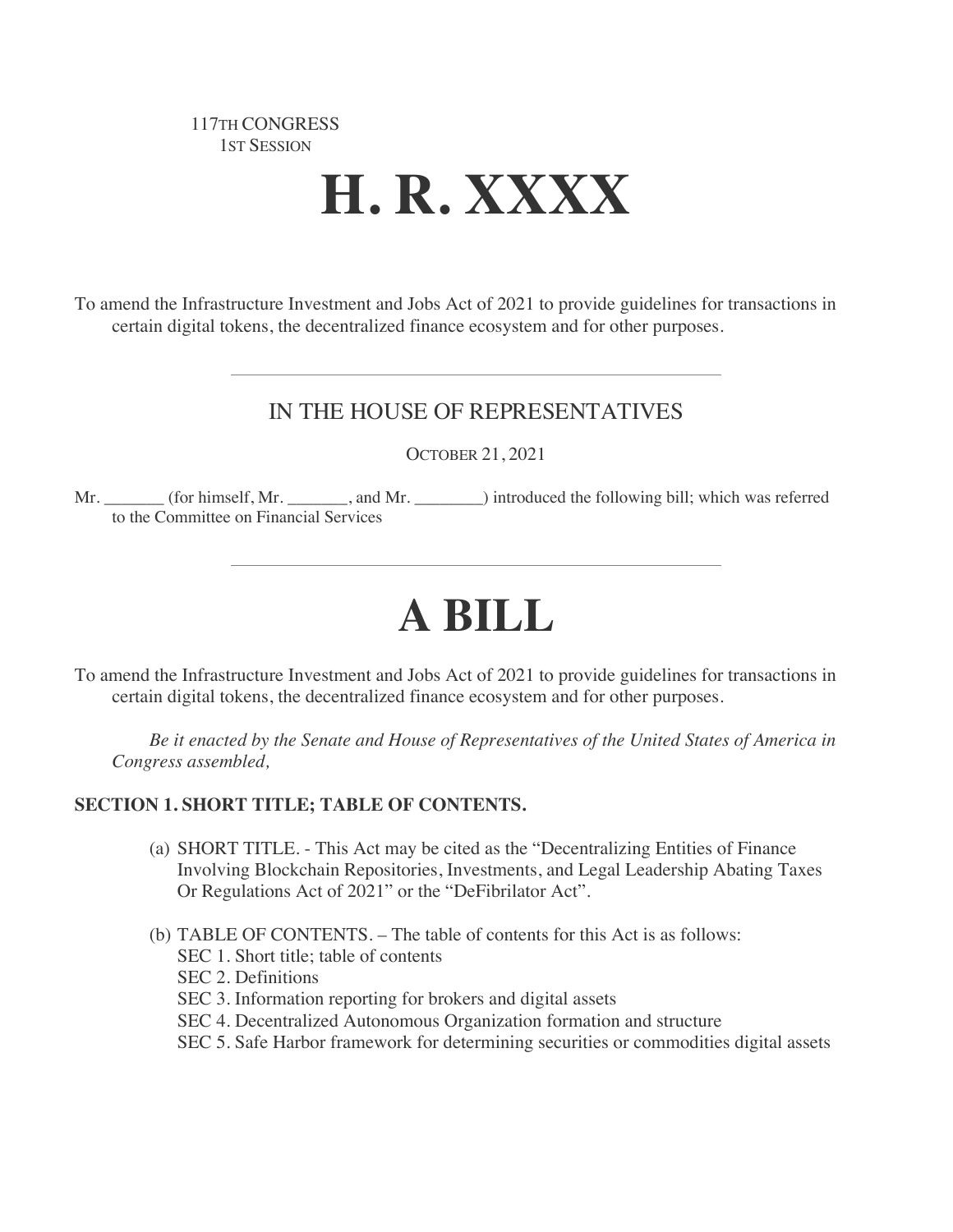#### **SEC. 2. DEFINITIONS.**

(a) As used in this chapter:

(i) "BLOCKCHAIN" means a digital ledger or database which is chronological, consensusbased, decentralized and mathematically verified in nature;

(ii) "BROKER" means a firm or individual that acts as an intermediary between the cryptocurrency markets and persons to facilitate buying and selling or cryptocurrency and digital assets in exchange for a good or service;

(iii) "CONSUMPTIVE" means a circumstance when a token is exchangeable for, or provided for the receipt of, services, software, content or real or tangible personal property, including rights of access to services, content or real or tangible personal property;

(iv) "CRYPTOCURRENCY" means a collection of binary data which is designed to work as a medium of exchange wherein individual coin ownership records are stored in a ledger, typically using decentralized control as opposed to a central bank digital currency (CBDC);

(v) "CENTRAL BANK DIGITAL CURRENCY" means a digital currency, still in a conceptual or trail stage of development, issued, or proposed to be issued by a central bank or other centralized financial entity – also known as digital fiat currency;

(vi) "DECENTRALIZED EXCHANGE" means a type of cryptocurrency or digital asset exchange which allows for direct peer-to-peer cryptocurrency transactions to take place online securely without the need for an intermediary, nor a centralized body or entity for management, maintenance, or decision-making;

(vii) "DEVELOPER" means the person primarily responsible for creating an open blockchain token or otherwise designing the token, including by executing the technological processes necessary to create the token;

(viii) "FACILITATOR" means a person who, as a business, makes open blockchain tokens available for resale to the public after a token has been purchased by an initial buyer;

(ix) "FINANCIAL INVESTMENT" means a contract, transaction, or arrangement where a person invests money in a common enterprise and is led to expect profits solely from the efforts of a promoter or a third party;

(x) "FIAT MONEY" means a currency, a medium of exchange, established as money, by government or otherwise centralized state regulation;

(xi) "LEDGER" means a computerized database using strong cryptography to secure transaction records, to control the creation of additional coins, and to verify the transfer of coin ownership;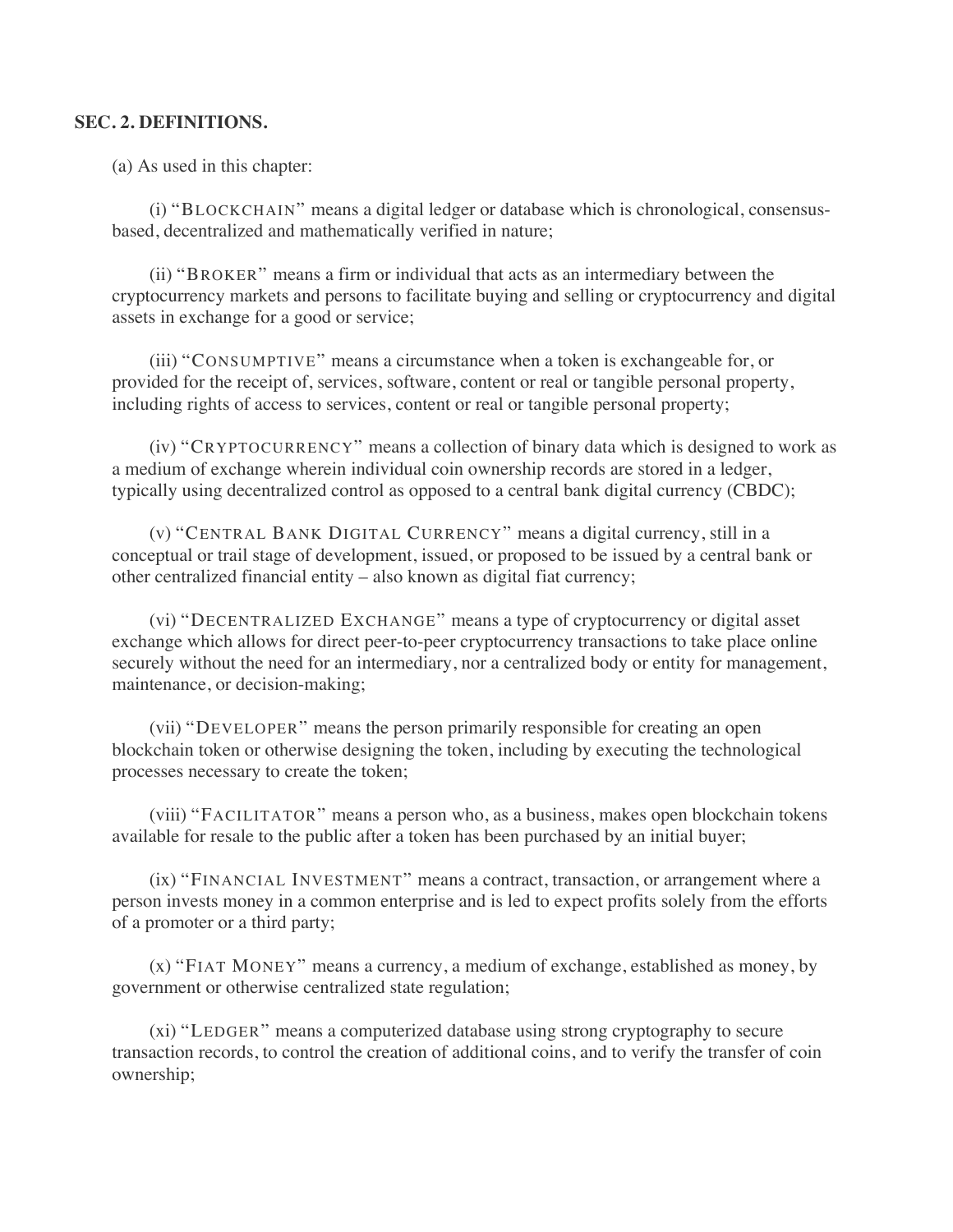(xii) "MINER" means a person or computer who uses the process of gathering cryptocurrency as a reward by way of solving complex cryptographic equations through the use of digital technology in a process which involves validating data blocks and adding transaction records to a public ledger or blockchain, or any transactional process that involves the use of computers and cryptographic processes to solve complex functions and record data to a blockchain;

(xiii) "NODE" means a computer that connects to a cryptocurrency network to support the network through the validation and relaying of transactions;

(xiv) "OPEN BLOCKCHAIN" means a blockchain that is publicly accessible and its ledger of transactions is transparent;

(xv) "SMART CONTRACT" means an automated transaction, or any substantially similar analogue, which is comprised of code, script or programming language that executes the terms of an agreement and which may include taking custody of and transferring an asset, administrating membership interest votes with respect to a decentralized autonomous organization or issuing executable instructions for these actions, based on the occurrence or nonoccurrence of specified condition

(xvi) "VALIDATOR" means a person or computer who is responsible for verifying transactions on a blockchain which are then added to a distributed ledger, particularly systems like proof of work (PoW), proof of stake (PoS), or proof of history (PoH);

# **SEC. 2. INFORMATION REPORTING FOR BROKERS AND DIGITAL ASSETS.**

(a) IN GENERAL.—The Infrastructure Investment and Jobs Act of 2021 (H.R. 3684.) is amended by striking after section 80603 the following:

#### **"SEC. 80603 Information reporting for brokers and digital assets.**

#### **(2) Furnishing information**

#### **(ii)(d) Return requirement for certain transfers of digital assets not otherwise subject to reporting**

"Any broker, with respect to any transfer (which is not part of a sale or exchange executed by such a broker) during a calendar year of a covered security which is a digital asset from an account maintained by such broker to an account which is not maintained by, or an address not associated with, a person that such broker knows or has reason to know is a broker, shall make a return for such calendar year, in such form as determined by the Secretary, showing the information otherwise required to be furbished with respect to transfers subject to subsection  $(a)$ ."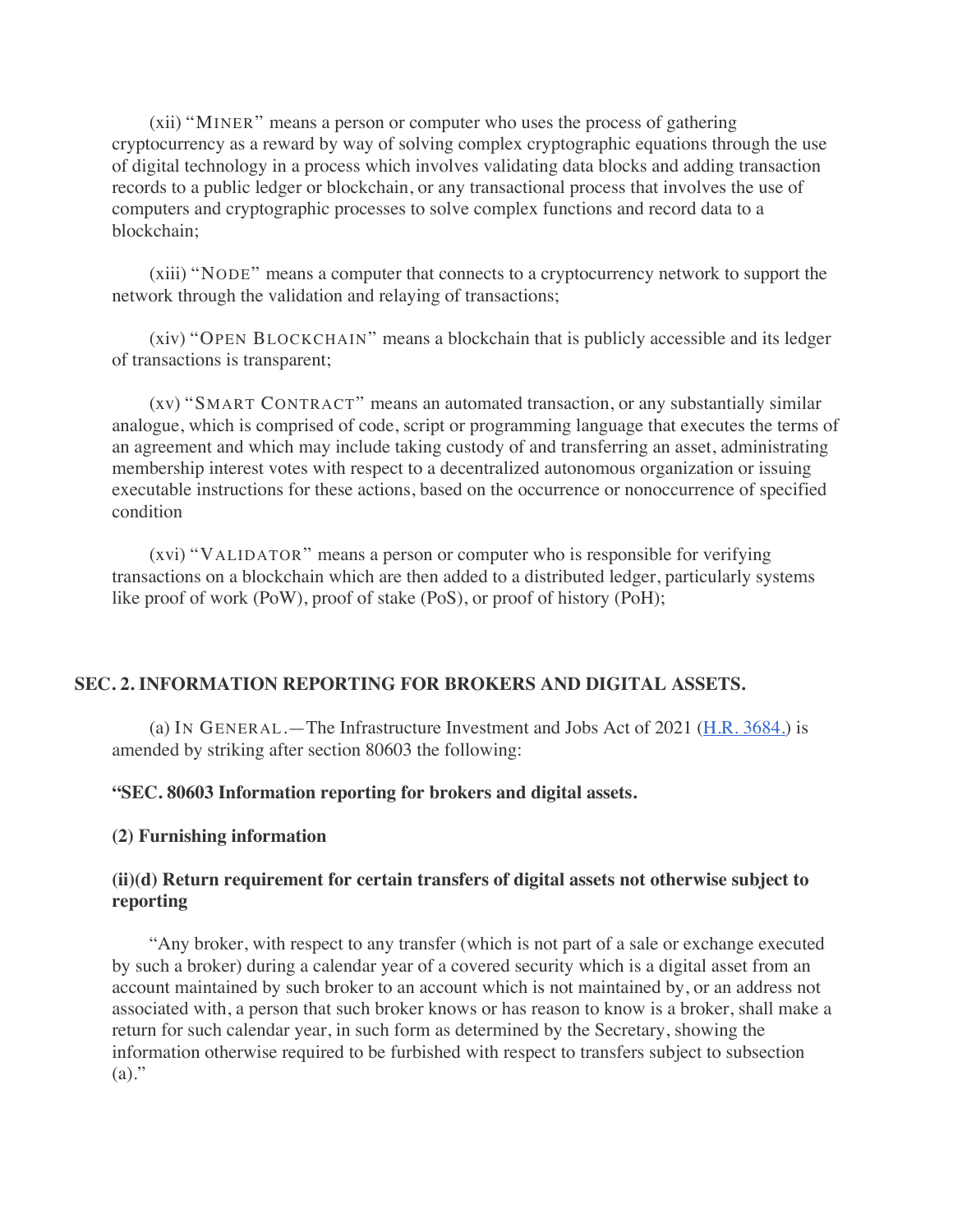(b) IN GENERAL.—The Infrastructure Investment and Jobs Act of 2021 (H.R. 3684.) is amended by inserting after section 80603 the following:

 $\mathcal{C}(c)$  – This title does not apply to any to any decentralized broker, decentralized exchange, developer, facilitator, cryptocurrency ledger, cryptocurrency miner, software node, cryptocurrency validator, or any other digital asset not classified as a security under the Securities Act of 1933 (15 U.S.C. 77d)

"(1) The return requirement for certain transfers of digital assets, including Know Your Customer (KYC) regulations and requirements are precluded from the above mentioned decentralized individuals, bodies, and entities, and shall not require the supplying of —

"(A) Name

"(B) Physical Address

"(C) Date of Birth

"(D) Social Security Number

"(E) Government-issued identification including driver's licenses, state ID cards, and passports

"(F) Transaction information regarding any cryptocurrency transaction, regardless of amount

(2) Decentralized brokers, decentralized exchanges, developers, facilitators, cryptocurrency ledgers, cryptocurrency miners, software nodes, cryptocurrency validators, soft wallets, hard wallets, or individuals may not have their cryptocurrency transactions taxed unless:

"(a) The cryptocurrency transaction is an exchange from a digital asset to fiat currency, including the United States Dollar (USD).

# **SEC. 2. DECENTRALIZED AUTONOMOUS ORGANIZATION FORMATION AND STRUCTURE.**

# **Definitions.**

(a) As used in this chapter:

(i) "BLOCKCHAIN" means a digital ledger or database which is chronological, consensus-based, decentralized and mathematically verified in nature;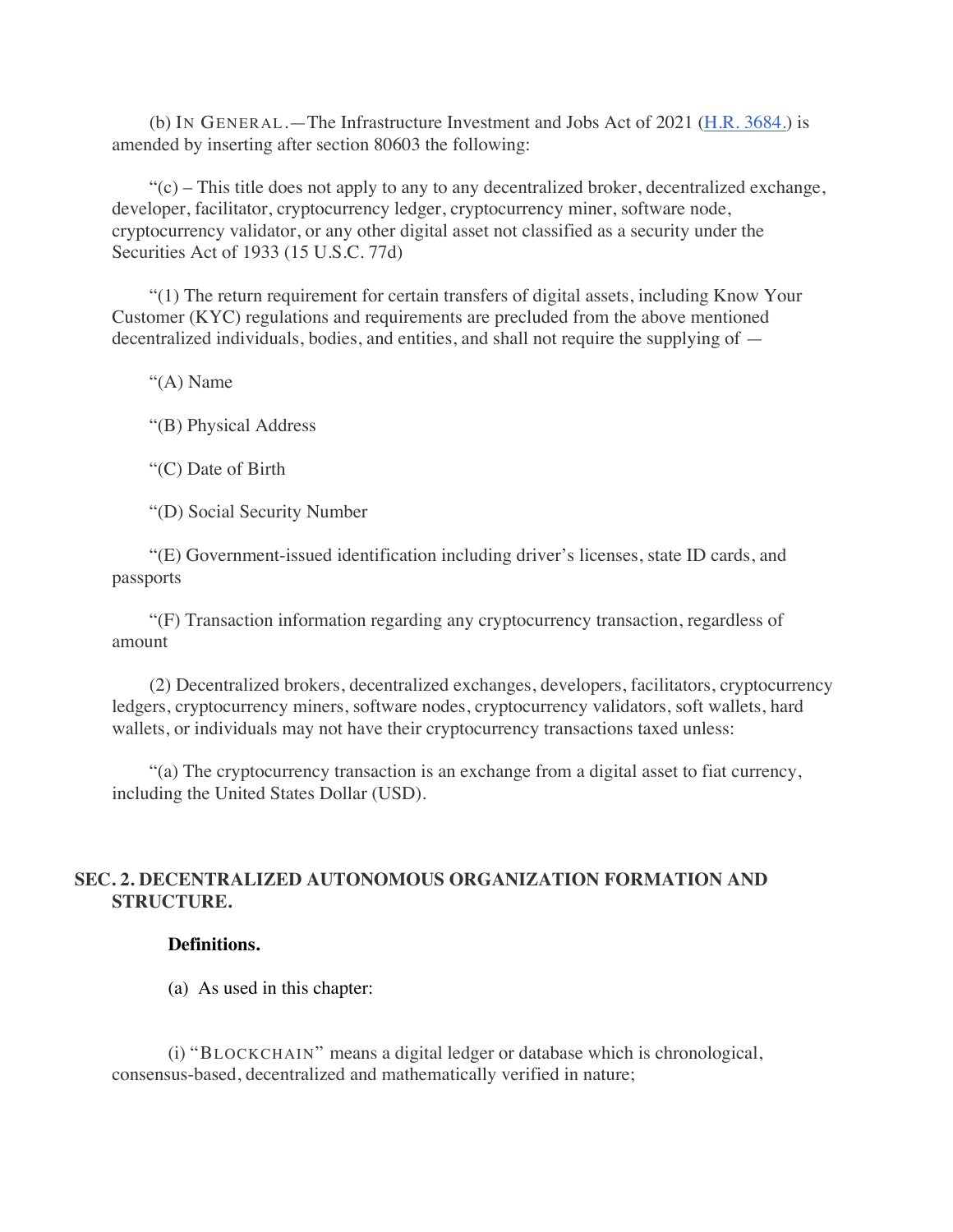(ii) "Decentralized autonomous organization" means a limited liability company organized under this chapter;

(iii) "Digital asset" means as defined above

(iv) "Limited liability autonomous organization" or "LAO" means a decentralized autonomous organization;

(v) "Majority of the members," means the approval of more than fifty percent (50%) of participating membership interests in a vote for which a quorum of members is participating. A person dissociated as a member shall not be included for the purposes of calculating the majority of the members;

(vi) "Membership interest" means a member's ownership share in a member managed decentralized autonomous organization, which may be defined in the entity's articles of organization, smart contract or operating agreement. A membership interest may also be characterized as either a digital security or a digital consumer, if designated as such in the organization's articles of organization or operating agreement;

(vii) "Open blockchain" means a blockchain as defined in that is publicly accessible and its ledger of transactions is transparent;

(viii) "Quorum" means a minimum requirement on the sum of membership interests participating in a vote for that vote to be valid;

(ix) "Smart contract" means an automated transaction, or any substantially similar analogue, which is comprised of code, script or programming language that executes the terms of an agreement and which may include taking custody of and transferring an asset, administrating membership interest votes with respect to a decentralized autonomous organization or issuing executable instructions for these actions, based on the occurrence or nonoccurrence of specified conditions.

# **Application of Uniform Liability Company Act.**

(a) The Uniform Liability Company Act shall apply to decentralized autonomous organizations to the extent not inconsistent with the provisions of this chapter and the powers provided to the Uniform Liability Company Act shall apply to this chapter.

(b) This chapter does not repeal or modify any statute or rule of law that applies to a limited liability company that is organized under the Uniform Liability Company Act that does not elect to become a decentralized autonomous organization.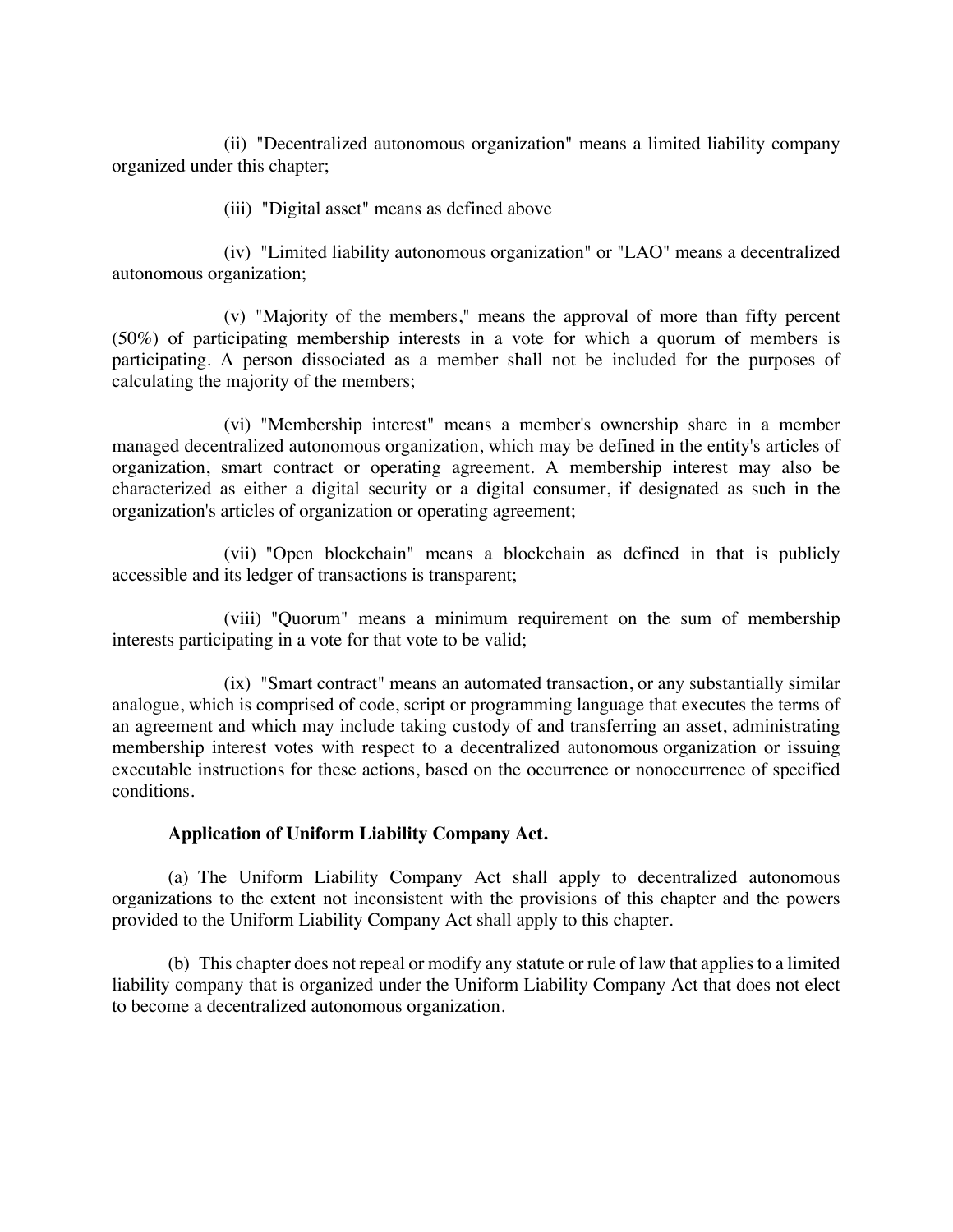#### **Definition and election of decentralized autonomous organization status.**

(a) A decentralized autonomous organization is a limited liability company whose articles of organization contain a statement that the company is a decentralized autonomous organization as described in subsection (c) of this section.

(c) A limited liability company formed under the Uniform Liability Company Act may convert to a decentralized autonomous organization by amending its articles of organization to include the statement required by Uniform Liability Company Act.

(c) A statement in substantially the following form shall appear conspicuously in the articles of organization or operating agreement, if applicable, in a decentralized autonomous organization:

# NOTICE OF RESTRICTIONS ON DUTIES AND TRANSFERS

The rights of members in a decentralized autonomous organization may differ materially from the rights of members in other limited liability companies. The Decentralized Autonomous Organization Supplement, underlying smart contracts, articles of organization and operating agreement, if applicable, of a decentralized autonomous organization may define, reduce or eliminate fiduciary duties and may restrict transfer of ownership interests, withdrawal or resignation from the decentralized autonomous organization, return of capital contributions and dissolution of the decentralized autonomous organization.

(d) The registered name for a decentralized autonomous organization shall include wording or abbreviation to denote its status as a decentralized autonomous organization, specifically "DAO", "LAO", or "DAO LLC."

(e) A statement in the articles of organization may define the decentralized autonomous organization as either a member managed decentralized autonomous organization or an algorithmically managed decentralized autonomous organization. If the type of decentralized autonomous organization is not otherwise provided for, the limited liability company will be presumed to be a member managed decentralized autonomous organization.

# **Formation.**

(a) Any person may form a decentralized autonomous organization which shall have one (1) or more members by signing and delivering one (1) original and one (1) exact or conformed copy of the articles of organization to the secretary of state for filing. The person forming the decentralized autonomous organization need not be a member of the organization.

(b) Each decentralized autonomous organization shall have and continuously maintain in their respective state a registered agent as provided by the Uniform Liability Company Act.

(c) A decentralized autonomous organization may form and operate for any lawful purpose, regardless of whether for profit.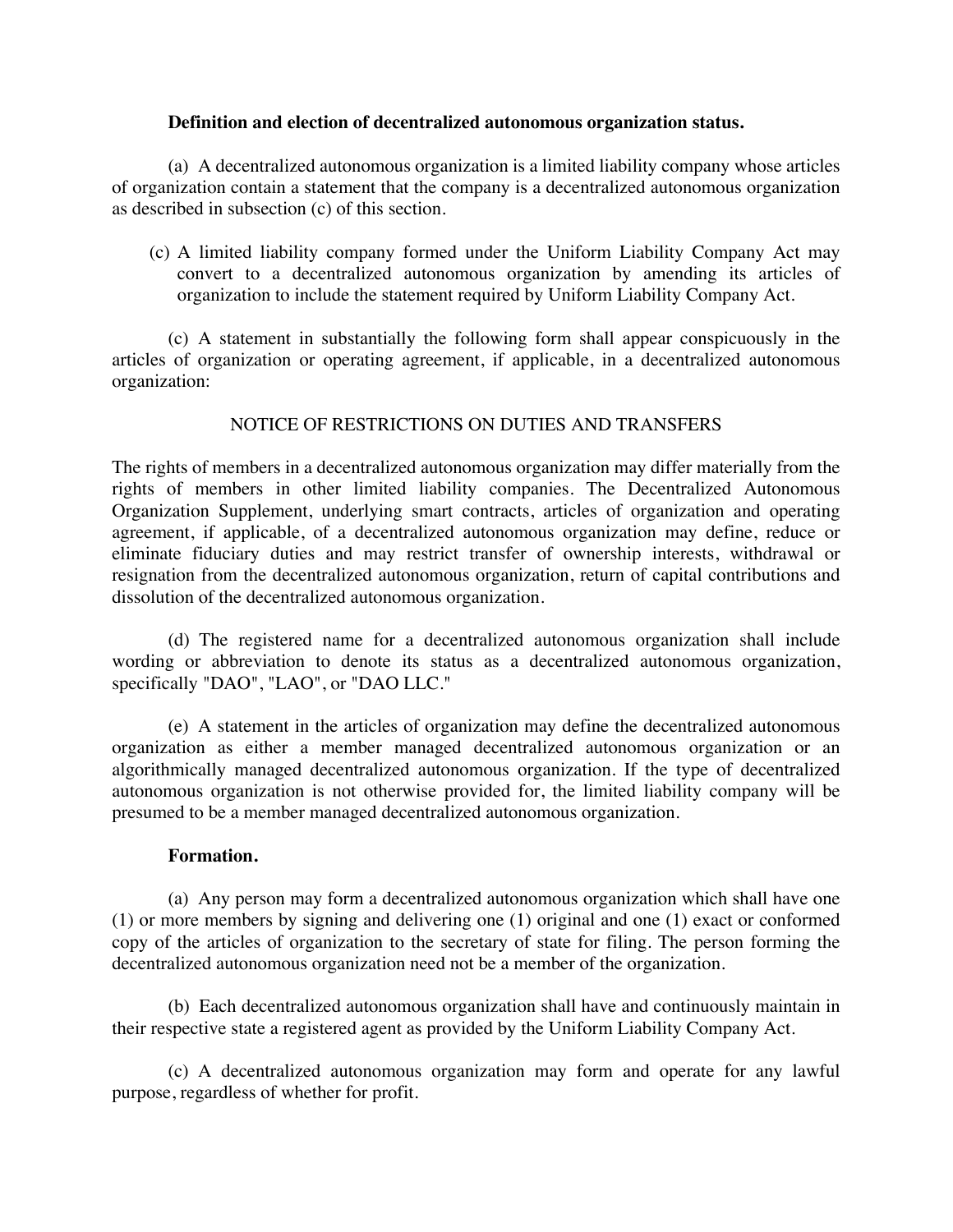(d) An algorithmically managed decentralized autonomous organization may only form under this chapter if the underlying smart contracts are able to be updated, modified or otherwise upgraded.

#### **Articles of organization.**

(a) The articles of organization of a decentralized autonomous organization shall include a statement that the organization is a decentralized autonomous organization

(b) In addition to the requirements of subsection (a) of this section the articles of organization shall include a publicly available identifier of any smart contract directly used to manage, facilitate or operate the decentralized autonomous organization.

(c) Except as otherwise provided in this chapter, the articles of organization and the smart contracts for a decentralized autonomous organization shall govern all of the following:

(i) Relations among the members and between the members and the decentralized autonomous organization;

(ii) Rights and duties under this chapter of a person in their capacity as a member;

(iii) Activities of the decentralized autonomous organization and the conduct of those activities;

- (iv) Means and conditions for amending the operating agreement;
- (v) Rights and voting rights of members;
- (vi) Transferability of membership interests;
- (vii) Withdrawal of membership;
- (viii) Distributions to members prior to dissolution;
- (ix) Amendment of the articles of organization;

(x) Procedures for amending, updating, editing or changing applicable smart contracts;

(xi) All other aspects of the decentralized autonomous organization.

#### **Amendment or restatement of articles of organization.**

(a) Articles of organization shall be amended when: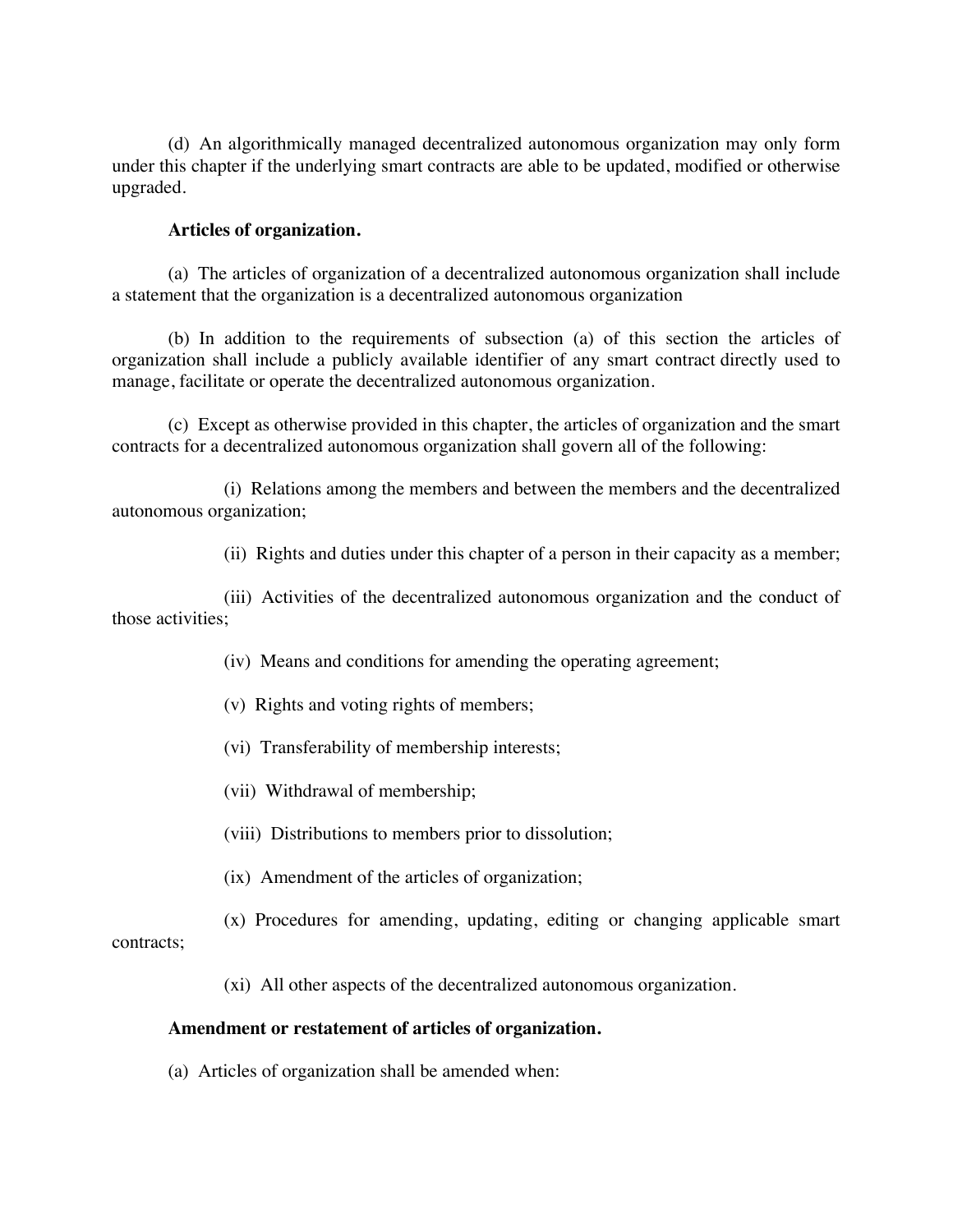- (i) There is a change in the name of the decentralized autonomous organization;
- (ii) There is a false or erroneous statement in the articles of organization; or

(iii) The decentralized autonomous organization's smart contracts have been updated or changed.

# **Operating agreement.**

To the extent the articles of organization or smart contract do not otherwise provide for a matter described in the Uniform Liability Company Act, the operation of a decentralized autonomous organization may be supplemented by an operating agreement.

#### **Management.**

Management of a decentralized autonomous organization shall be vested in its members, if member managed, or the smart contract, if algorithmically managed, unless otherwise provided in the articles of organization or operating agreement.

#### **Standards of conduct for members.**

Unless otherwise provided for in the articles of organization or operating agreement, no member of a decentralized autonomous organization shall have any fiduciary duty to the organization or any member except that the members shall be subject to the implied contractual covenant of good faith and fair dealing.

# **Membership interests for member managed decentralized autonomous organizations; voting.**

(a) For purposes of the Uniform Liability Company Act and unless otherwise provided for in the articles of organization, smart contract or operating agreement:

(i) Membership interests in a member managed decentralized autonomous organization shall be calculated by dividing a member's contribution of digital assets to the organization divided by the total amount of digital assets contributed to the organization at the time of a vote;

(ii) If members do not contribute digital assets to an organization as a prerequisite to becoming a member, each member shall possess one (1) membership interest and be entitled to one (1) vote;

(iii) A quorum shall require not less than a majority of membership interests entitled to vote.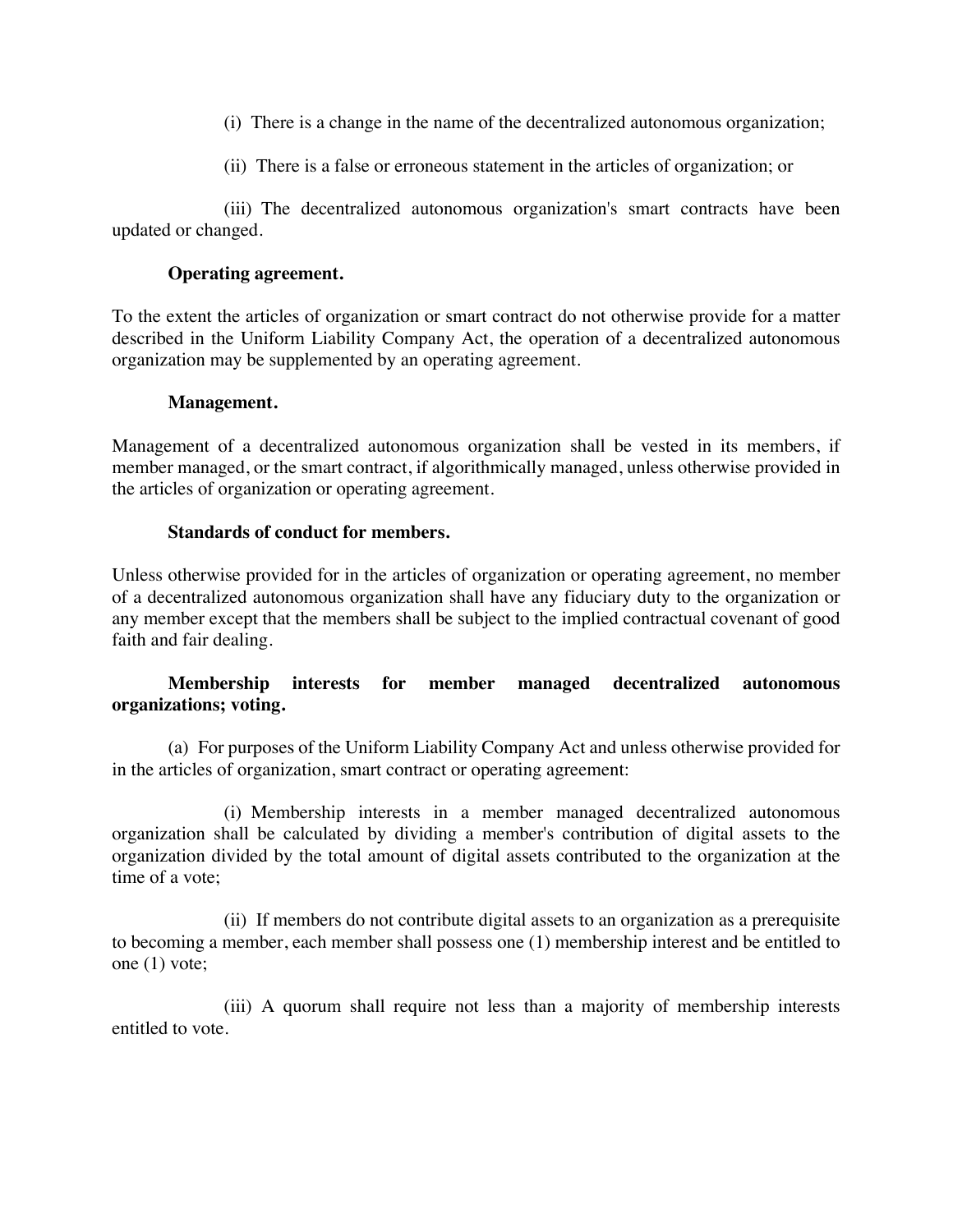#### **Right of members, managers and dissociated members to information.**

Members shall have no right to separately inspect or copy records of a decentralized autonomous organization and the organization shall have no obligation to furnish any information concerning the organization's activities, financial condition or other circumstances to the extent the information is available on an open blockchain.

# **Withdrawal of members.**

(a) A member may only withdraw from a decentralized autonomous organization in accordance with the terms set forth in the articles of organization, the smart contracts or, if applicable, the operating agreement.

(b) A member of a decentralized autonomous organization may not have the organization dissolved for a failure to return the members' contribution to capital.

(c) Unless the organization's articles of organization, smart contracts or operating agreement provide otherwise, a withdrawn member forfeits all membership interests in the decentralized autonomous organization, including any governance or economic rights.

# **Dissolution.**

(a) A decentralized autonomous organization organized under this chapter shall be dissolved upon the occurrence of any of the following events:

(i) The period fixed for the duration of the organization expires;

(ii) By vote of the majority of members of a member managed decentralized autonomous organization;

(iii) At the time or upon the occurrence of events specified in the underlying smart contracts or as specified in the articles of organization or operating agreement;

(iv) The decentralized autonomous organization has failed to approve any proposals or take any actions for a period of one (1) year;

(v) By order of the secretary of state if the decentralized autonomous organization is deemed to no longer perform a lawful purpose.

(b) As soon as possible following the occurrence of any of the events specified in subsection (a) of this section causing the dissolution of a decentralized autonomous organization, the organization shall execute a statement of intent to dissolve in the form prescribed by the secretary of state.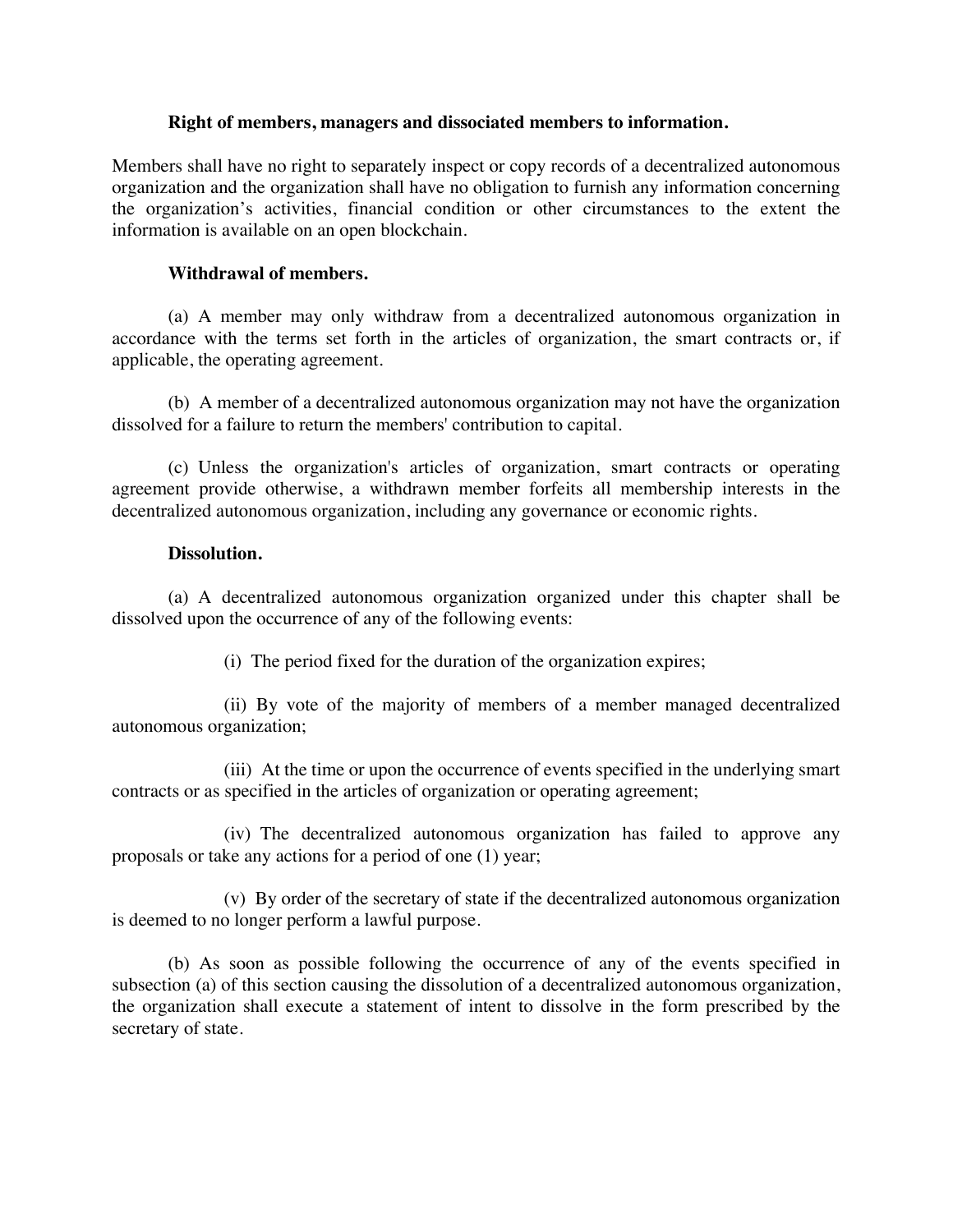#### **Miscellaneous.**

The articles of organization and the operating agreement of a decentralized autonomous organization are effective as statements of authority. Where the underlying articles of organization and operating agreement are in conflict, the articles of organization shall preempt any conflicting provisions. Where the underlying articles of organization and smart contract are in conflict, the smart contract shall preempt any conflicting provisions of the articles of organization.

# **SEC 5. SAFE HARBOR FRAMEWORK FOR DETERMINING SECURITIES OR COMMODITIES OF DIGITAL ASSETS**

(a) IN GENERAL.—The Clarity for Digital Tokens Act of 2021 H.R. 5496)) shall be used as the framework

#### **SEC. 2. TOKEN SAFE HARBOR.**

(a) IN GENERAL.—The Securities Act of 1933  $(15 \text{ U.S.C.} 77d)$  is amended by inserting after section 4A the following:

#### **"SEC. 4B. TOKEN SAFE HARBOR.**

"(a) IN GENERAL.—Except as provided under subsection (d), this title does not apply to any offer, sale, or other transaction involving a token if the following conditions are satisfied by the initial development team of such token:

"(1) The initial development team intends for the network on which the token functions to reach network maturity not later than the later of-

"(A) the date that is three years after the first sale of such token; or

"(B) the date that is three years after the effective date of this section.

"(2) The token is offered and sold for the purpose of facilitating access to, participation on, or the development of the network.

"(3) The initial development team complies with—

"(A) the disclosure requirements under subsection (b);

"(B) the notice of reliance on the safe harbor filing requirements under subsection (c); and

 $C$ ) the exit report filing requirements under subsection  $(f)$ .

"(b) DISCLOSURE REQUIREMENTS.—The initial development team shall disclose the following information on a freely accessible public website: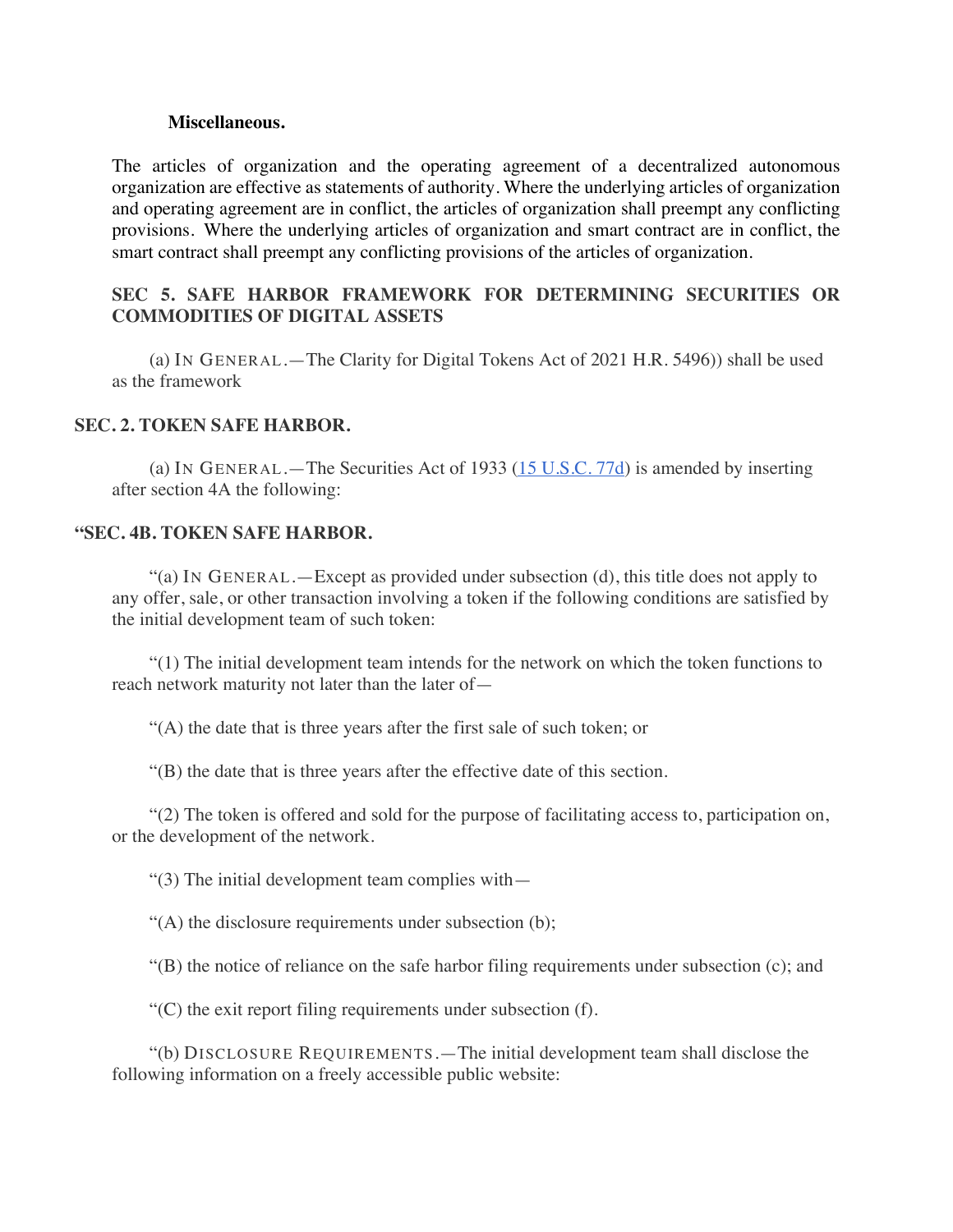"(1) INITIAL DISCLOSURES.—Prior to filing a notice of reliance under subsection (c), and with such information updated as soon as practicable after any material change:

"(A) SOURCE CODE.—A text listing of commands to be compiled or assembled into an executable computer program used by network participants to access the network, and confirm transactions.

"(B) TRANSACTION HISTORY.—A narrative description of the steps necessary to independently access, search, and verify the transaction history of the network.

"(C) TOKEN ECONOMICS.—A narrative description of the purpose of the network, the protocol, and its operation, including—

"(i) information explaining the launch and supply process, including the number of tokens to be issued in an initial allocation, the total number of tokens to be created, the release schedule for the tokens, and the total number of tokens outstanding;

"(ii) information detailing any applicable consensus mechanism or process for validating transactions, method of generating or mining tokens, and any process for burning or destroying tokens on the network;

"(iii) an explanation of governance mechanisms for implementing changes to the network or protocol; and

"(iv) sufficient information for a third party to create a tool for verifying the transaction history of the token.

"(D) PLAN OF DEVELOPMENT.—The current state and timeline for the development of the network to show how and when the initial development team intends to achieve network maturity.

"(E) PRIOR TOKEN SALES.—For token sales completed prior to filing a notice of reliance under subsection (c), the date of sale, number of tokens sold, number of token purchasers, any limitations or restrictions on the transferability of tokens sold, price per token, and the type and amount of consideration received.

"(F) INITIAL DEVELOPMENT TEAM AND CERTAIN TOKEN HOLDERS.—

"(i) The names and relevant experience, qualifications, attributes, and skills of each person who is a member of the initial development team.

"(ii) The number of tokens or rights to tokens owned by each member of the initial development team and a description of any limitations or restrictions on the transferability of tokens held by such persons.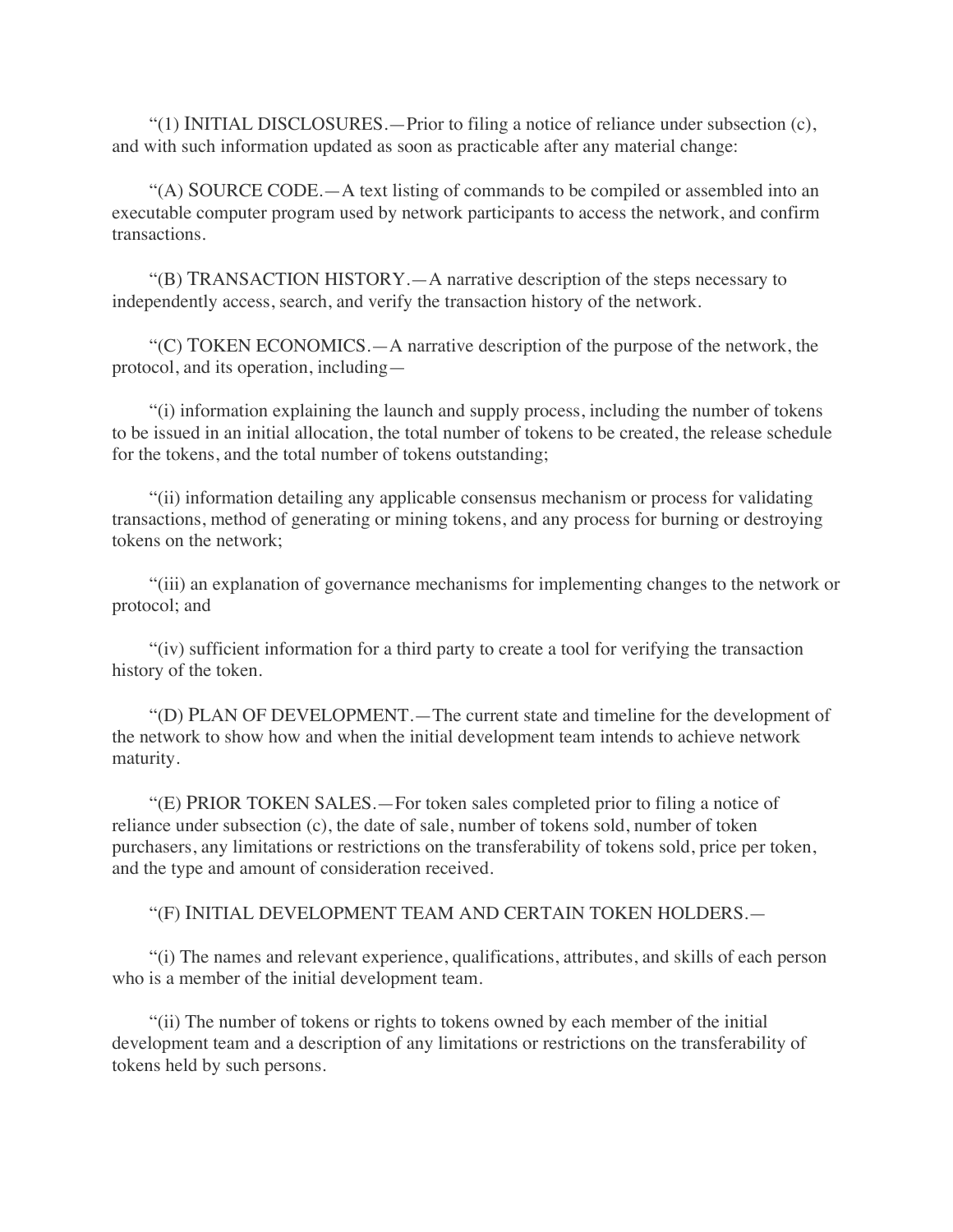"(iii) If any member of the initial development team or related person has a right to obtain tokens in the future, in a manner that is distinct from how any third party could obtain tokens, the identity of such person and a description of how such tokens may be obtained.

"(G) TRADING PLATFORMS.—The name of any secondary trading platforms on which the token trades, to the extent known.

"(H) RELATED PERSON TRANSACTIONS.—A description of any material transaction, or any proposed material transaction, in which the initial development team is a participant and in which one or more related persons participate and had or will have a direct or indirect material interest. The description shall identify the nature of the transaction, the related persons, the basis on which the persons are related persons, and the approximate value of the amount involved in the transaction.

"(I) WARNING TO TOKEN PURCHASERS.—A statement that the purchase of tokens involves a high degree of risk and the potential loss of money.

"(2) SEMIANNUAL DISCLOSURES.—

"(A) IN GENERAL.—Every six months, an updated plan of development described under paragraph  $(1)(D)$ .

"(B) TIMING OF DISCLOSURES.—Each disclosure required under subparagraph (A) shall be made—

"(i) within 30 calendar days after the end of the applicable semiannual period; and

"(ii) until the earlier of—

"(I) the safe harbor end date; or

"(II) the date on which the initial development team determines that network maturity has been reached.

"(3) POST-FILING TOKEN SALE DISCLOSURES.—For token sales completed after filing a notice of reliance under subsection (c), the date of sale, number of tokens sold, number of token purchasers, any limitations or restrictions on the transferability of tokens sold, price per token, and the type and amount of consideration received.

"(4) ONGOING DISCLOSURES WITH RESPECT TO SALES OF TOKENS BY INITIAL DEVELOPMENT TEAM.—Each time a member of the initial development team sells at least five percent of the member's tokens that were disclosed pursuant to paragraph  $(1)(F)(ii)$ over any period of time before the safe harbor end date, a disclosure of the date of the sale, the number of tokens sold, and the identity of the seller.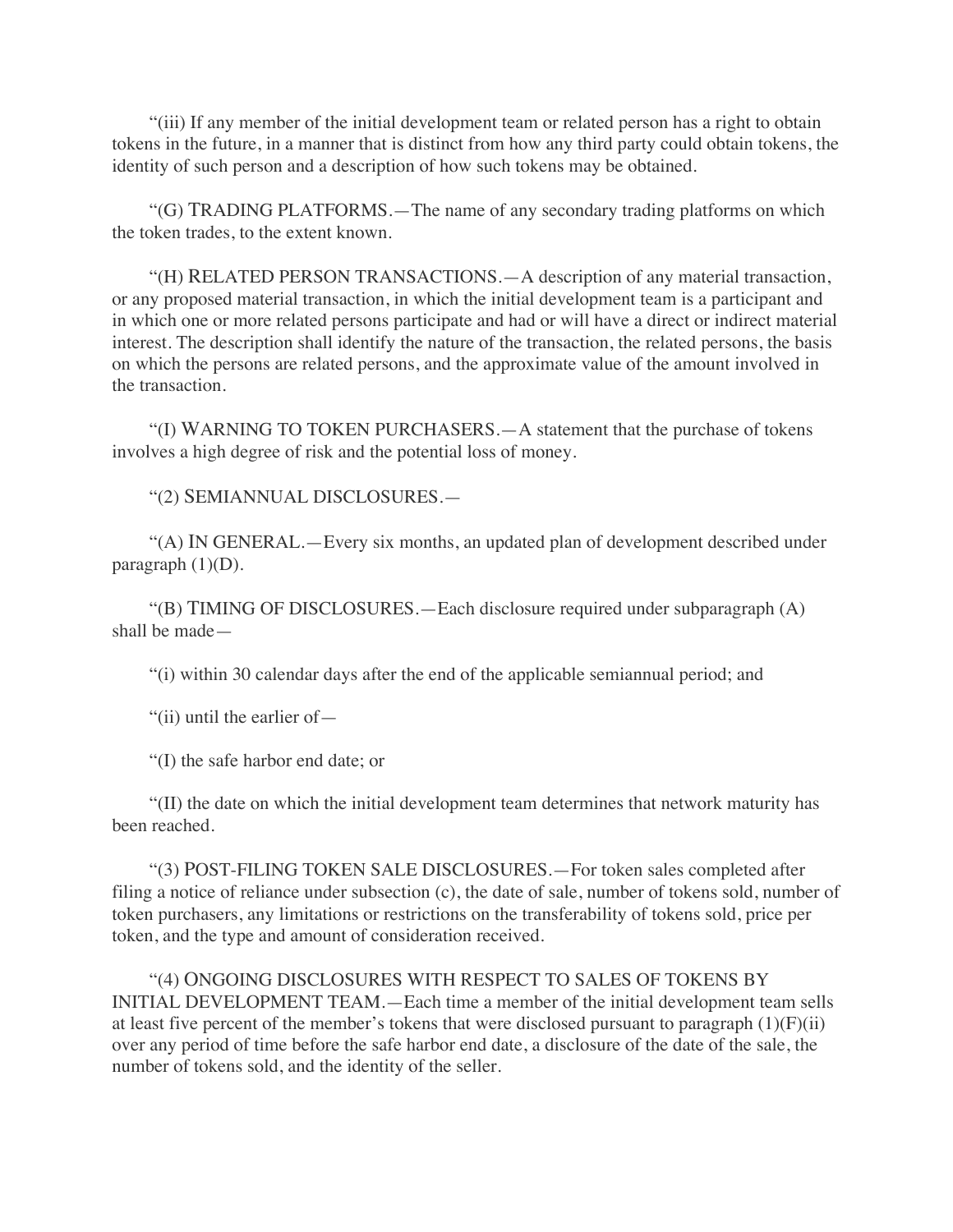"(c) NOTICE OF RELIANCE ON SAFE HARBOR FILING REQUIREMENTS.—

"(1) IN GENERAL.—The initial development team shall file with the Commission a notice of reliance on the safe harbor provided under this section prior to the date of the first token sold in reliance on the safe harbor, except as expressly provided under subsection (h) with respect to tokens sold before the date on which this section takes effect.

"(2) CONTENTS.—The notice described under paragraph (1) shall contain the following information:

"(A) The name of each person on the initial development team.

"(B) An attestation by a person duly authorized by the initial development team that the initial development team have complied with the requirements of this section.

"(C) The website where disclosure required under subsection (b) may be accessed.

"(D) An email address at which the initial development team can be contacted.

"(d) LIMITATION.—This section shall have no effect on the application of section  $12(a)(2)$ or 17.

"(e) DURATION OF EXEMPTION.—With respect to tokens, the relief provided by this section shall expire on the later of—

"(1) the date that is three years after the date of the first sale of the tokens; or

"(2) the date that is three years after the effective date of this section.

"(f) EXIT REPORT FILING REQUIREMENTS.—On or before the safe harbor end date, the initial development team shall file an exit report with the Commission containing the following:

"(1) DECENTRALIZED NETWORKS.—If the initial development team determines that network maturity has been reached for a decentralized network, a legal analysis that includes—

"(A) a description of the extent to which decentralization has been reached across a number of dimensions, including voting power, development efforts, and network participation and, if applicable—

"(i) examples of material engagement on network development and governance matters by parties unaffiliated with the initial development team; and

"(ii) explanations of quantitative measurements of decentralization; and

"(B) an explanation of how the initial development team's pre-network maturity activities are distinguishable from the team's ongoing involvement with the network, including—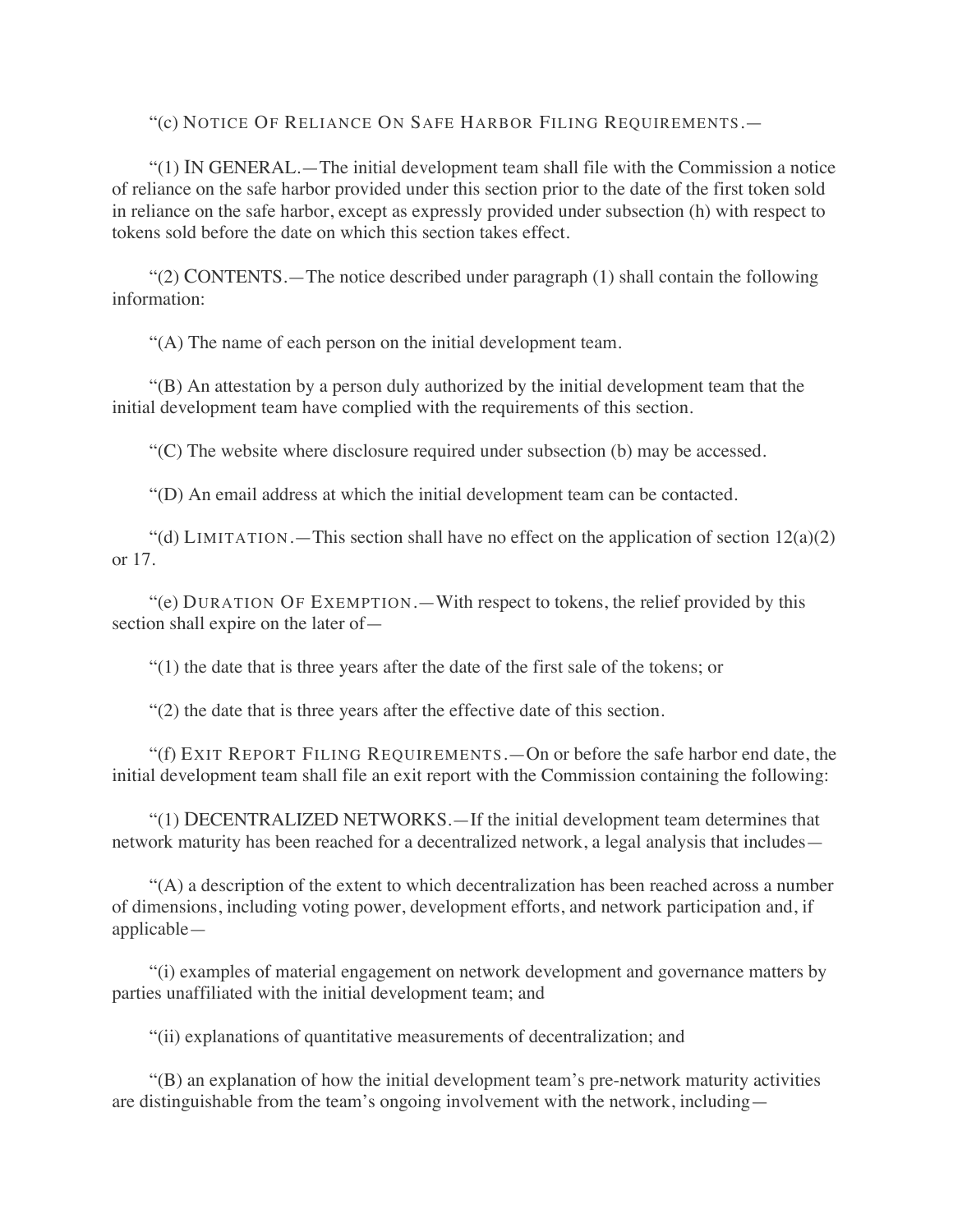"(i) a discussion of the extent to which the initial development team's continuing activities are more limited in nature and cannot reasonably be expected uniquely to drive an increase in the value of the tokens;

"(ii) a confirmation that the initial development team has no material information about the network that is not publicly available; and

"(iii) a description of the steps taken to communicate to the network the nature and scope of the initial development team's continuing activities.

"(2) FUNCTIONAL NETWORKS.—If the initial development team determines that network maturity has been reached for a functional network, a legal analysis that includes—

"(A) a description of the holders' use of tokens—

"(i) for the transmission and storage of value on the network;

"(ii) for the participation in an application running on the network; or

"(iii) otherwise in a manner consistent with the utility of the network; and

"(B) an explanation of how the initial development team's pre-network maturity marketing efforts and the team's ongoing efforts will continue to be focused on the token's consumptive use, and not on token price appreciation.

"(3) NO NETWORK MATURITY.—If the initial development team determines that network maturity has not been reached—

"(A) a description of the status of the project network and the next steps the initial development team intends to take;

"(B) contact information for the initial development team that can be used by holders to communicate with the initial development team; and

"(C) a statement acknowledging that the initial development team will register the tokens as a class of securities under section 12(g) of the Securities Exchange Act of 1934 within 120 days of the filing of the report under this subsection.

" $(g)$  TRANSITION PERIOD FOR TRADING PLATFORMS.—No trading platform shall be subject to the requirements of section 6 of the Securities Exchange Act of 1934 due to activity related to the trading of tokens subject to a determination described under subsection (f)(3), if the trading platform prohibits such trading within six months of such determination.

"(h) TOKENS PREVIOUSLY SOLD.—If, before the date on which this section takes effect, an initial development team sold tokens (including such tokens sold pursuant to a valid exemption from registration or in violation of section 5 (as determined in a Commission order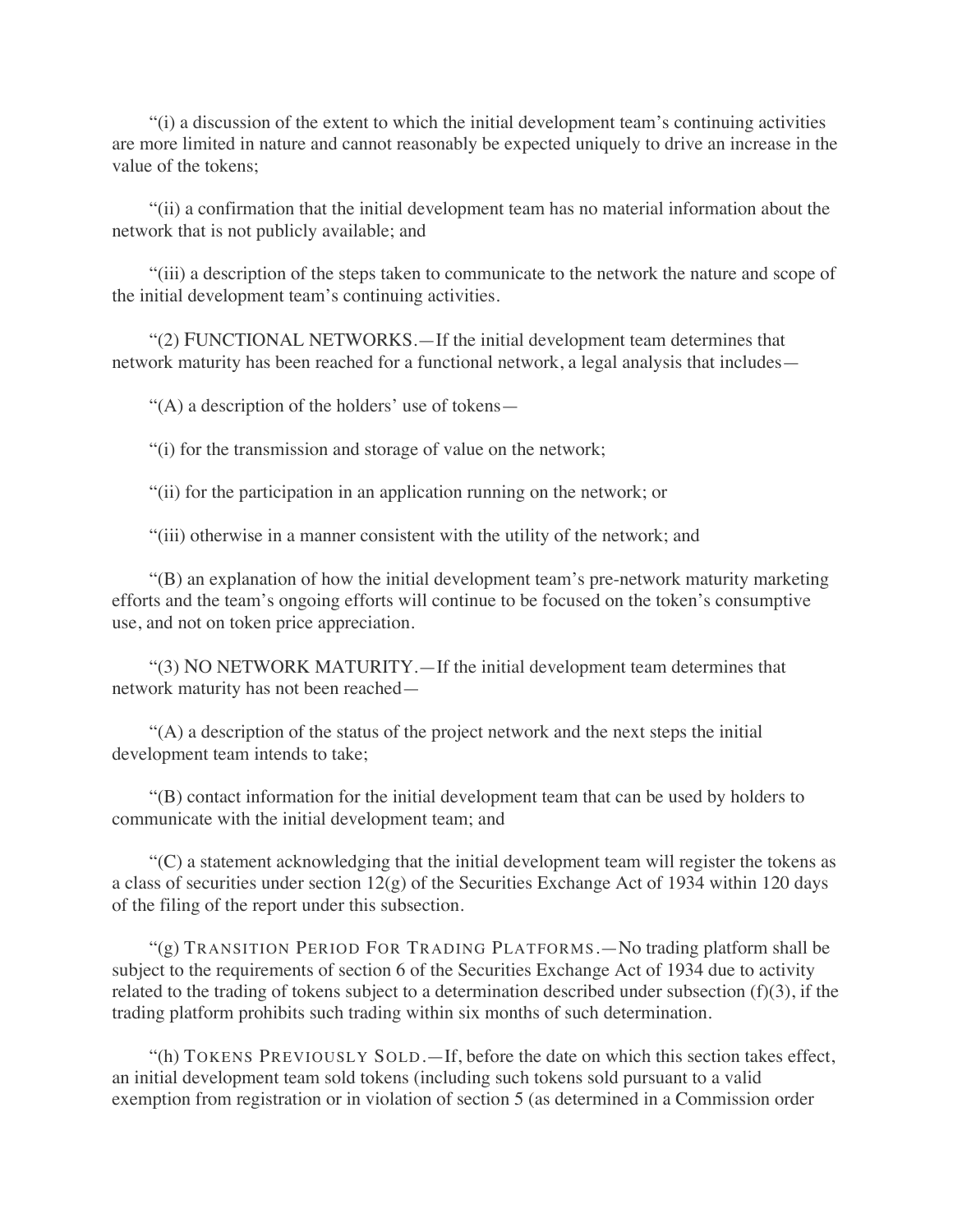pursuant to section 8A that does not identify any other violations of the Federal securities laws)), the initial development team may make use of the safe harbor provided under this section, if the initial development team files the notice of reliance described under subsection (c) as soon as practicable.

"(i) DEFINITION OF QUALIFIED PURCHASER.—For purposes of section  $18(b)(3)$ , a 'qualified purchaser' includes any person to whom tokens are offered or sold in reliance on this section.

"(j) DISQUALIFICATIONS.—This section shall not apply to tokens if the initial development team, or any individual member of the initial development team, would be subject to disqualification under Rule 506(d) (17 C.F.R. 230.506(d)).

"(k) DEFINITIONS.—In this subsection:

"(1) INITIAL DEVELOPMENT TEAM.—The term 'initial development team' means each person, group of persons, or entity that provides the essential managerial efforts for the development of a network prior to reaching network maturity.

"(2) NETWORK.—The term 'network' means a system of devices connected to each other to create and validate a ledger of transactions occurring within the system, including a system of devices accessing and operating a protocol that utilizes an existing network for transaction creation and validation.

"(3) NETWORK MATURITY.—The term 'network maturity' means the status of a decentralized or functional network that is achieved when the network meets either of the following:

"(A) CONTROL.—The network is not economically or operationally controlled and is not reasonably likely to be economically or operationally controlled or unilaterally changed by any single person, entity, or group of persons or entities under common control. A network with respect to which the initial development team owns more than 20 percent of tokens or owns more than 20 percent of the means of determining network consensus does not meet the requirements of this subparagraph.

"(B) FUNCTIONAL.—The network is functional, as demonstrated by the use of the tokens by token holders for the transmission and storage of value on the network, the participation in an application running on the network, or otherwise in a manner consistent with the utility of the network.

"(4) RELATED PERSON.—The term 'related person' means—

"(A) the initial development team;

"(B) directors or advisors to the initial development team; and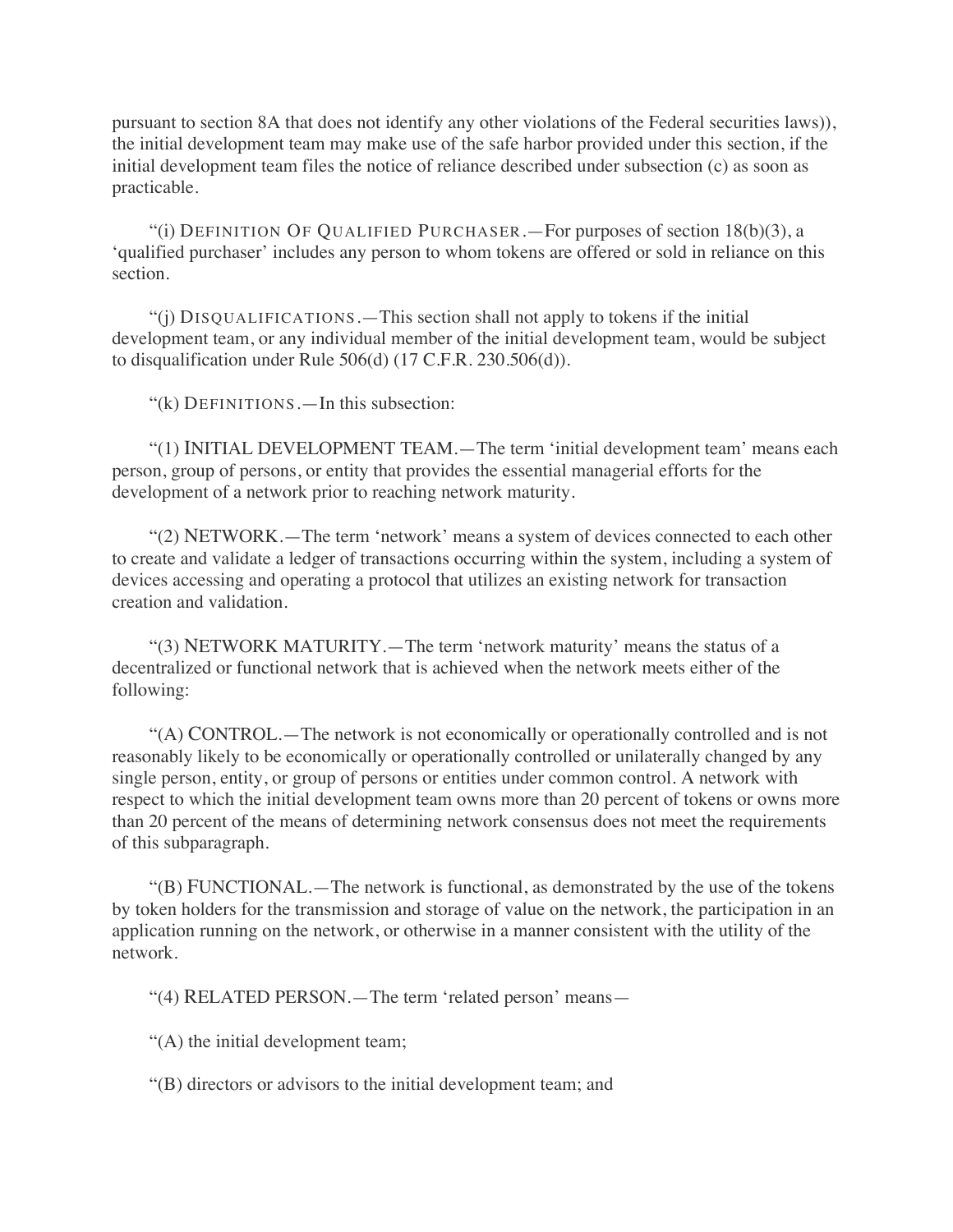"(C) immediate family members of the individuals described under subparagraph (A) or (B).

"(5) SAFE HARBOR END DATE.—The term 'safe harbor end date' means the date that is the end of the 3-year period described under subsection (e).

"(6) TOKEN.—The term 'token' means a digital representation of value or rights that—

"(A) has a transaction history that $-$ 

"(i) is recorded on a distributed ledger, blockchain, or other publicly accessible and auditable digital data structure;

"(ii) has transactions confirmed through an independently verifiable process; and

"(iii) cannot be easily modified, and where any modification is subject to the network consensus rules;

"(B) is capable of being transferred between persons without an intermediary party; and

"(C) does not represent a financial interest in a centralized company, partnership, or fund, including an ownership or debt interest, revenue share, or entitlement to any interest or dividend payment.".

(b) AMENDMENTS TO THE SECURITIES EXCHANGE ACT OF 1934.—

(1) DEFINITION OF EXCHANGE.—Section  $3(a)(1)$  of the Securities Exchange Act of 1934 (15 U.S.C. 78c(a)(1)) is amended by adding at the end the following: "The term 'exchange' does not include a person, organization, association, or group of persons to the extent such person, organization, association, or group of persons constitutes, maintains, or provides a marketplace or facilitates bringing together purchasers and sellers of tokens subject to a safe harbor under section 4B of the Securities Act of 1933, or otherwise performs with respect to such tokens the functions commonly performed by a stock exchange as that term is generally understood.".

(2) DEFINITION OF BROKER.—Section 3(a)(4) of the Securities Exchange Act of 1934  $(15 \text{ U.S.C. } 78c(a)(4))$  is amended by adding at the end the following:

"(G) EXCEPTION WITH RESPECT TO CERTAIN TOKENS.—The term 'broker' does not include a person to the extent the person engages in the business of effecting transactions in tokens subject to a safe harbor under section 4B of the Securities Act of 1933 for the account of others.".

(3) DEFINITION OF DEALER.—Section 3(a)(5) of the Securities Exchange Act of 1934  $(15 \text{ U.S.C. } 78c(a)(5))$  is amended by adding at the end the following: